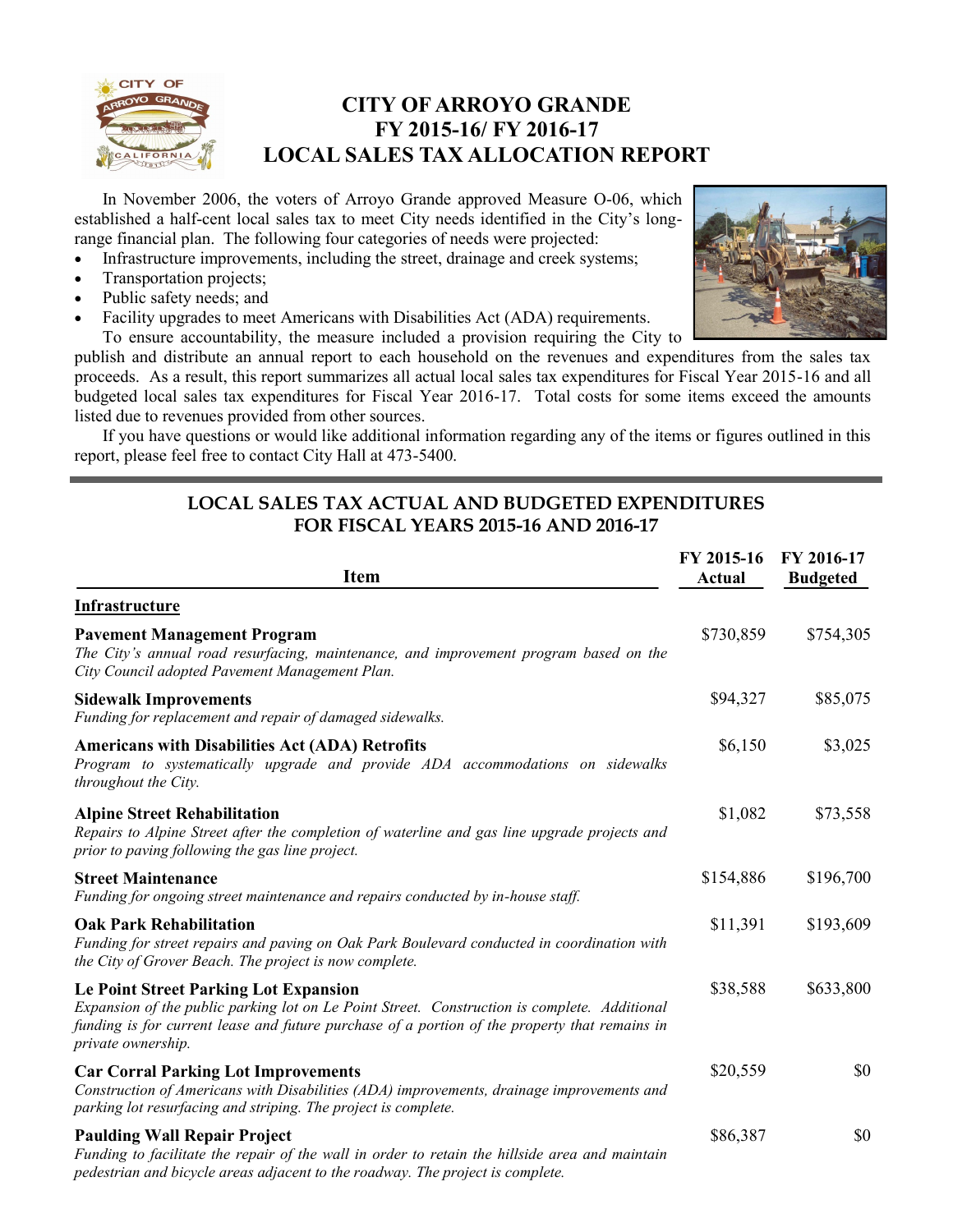#### **LOCAL SALES TAX ACTUAL AND BUDGETED EXPENDITURES FOR FISCAL YEARS 2015-16 AND 2016-17 (CONTINUED)**

| <b>Item</b>                                                                                                                                                                                                                                                                                                                                                                    | FY 2015-16<br>Actual | FY 2016-17<br><b>Budgeted</b> |
|--------------------------------------------------------------------------------------------------------------------------------------------------------------------------------------------------------------------------------------------------------------------------------------------------------------------------------------------------------------------------------|----------------------|-------------------------------|
| <b>Infrastructure (continued)</b>                                                                                                                                                                                                                                                                                                                                              |                      |                               |
| <b>E. Branch Streetscape</b><br>Funding leverages additional grant funds to construct the final section of the Village<br>Streetscape Project, extending improvements on E. Branch from Mason Street to Paulding<br>Circle. The project includes installation of landscaped bulbouts, crosswalk enhancements,<br>new street furniture, street trees, and ADA accessible ramps. | \$36,848             | \$130,752                     |
| <b>Brisco Road Interchange Project</b><br>Funding set aside for the eventual project to improve the Brisco/US 101 interchange.                                                                                                                                                                                                                                                 | \$0                  | \$200,000                     |
| <b>Capital Project Construction Management &amp; Inspection</b><br>Project construction management and inspection conducted by in-house staff.                                                                                                                                                                                                                                 | \$42,700             | \$43,600                      |
| <b>Drainage and Creek Preservation Projects</b><br>Funding for improvements and repairs to drainage infrastructure and enhancements to the<br>City's creek system.                                                                                                                                                                                                             | \$0                  | \$194,900                     |
| <b>Retention Basin Maintenance</b><br>Ongoing maintenance of drainage retention basins conducted by in-house staff.                                                                                                                                                                                                                                                            | \$27,200             | \$27,700                      |
| <b>Stormwater Annual Permit &amp; Program</b><br>Funding to implement State mandated maintenance activities, programs and reporting<br>requirements identified in the City's Stormwater Management Plan.                                                                                                                                                                       | \$15,000             | \$15,000                      |
| <b>Platino Lane and Oro Drive Inlet</b><br>Construction of an underground drainage system to collect ground water and make<br>improvements to the adjacent curb and gutter. The project is complete.                                                                                                                                                                           | \$77,192             | \$0                           |
| <b>Vard Loomis Drainage Improvements</b><br>Design and permitting for a creek bank stabilization project on Vard Loomis Lane adjacent to<br>Arroyo Grande Creek. Environmental consultant services are currently being obtained.                                                                                                                                               | \$0                  | \$50,000                      |
| <b>Swinging Bridge Reinforcement</b><br>Repair, maintenance and reinforcement in order to extend the life of the bridge.                                                                                                                                                                                                                                                       | \$39,563             | \$202,437                     |
| <b>Traffic Way Bridge Improvements</b><br>Evaluation, design and construction to repair or replace the Traffic Way Bridge over Arroyo<br>Grande Creek. The project is funded 88% by grants.                                                                                                                                                                                    | \$0                  | \$13,605                      |
| <b>Kingo Park Playground Replacement</b><br>The project will replace damaged and decaying metal and plastic elements and the "Poured-in<br>-place" (PIP) fall protection material around the structure that is weathered and does not<br>meet fall protection standards for playgrounds. The project is in progress.                                                           | \$25,000             | \$0                           |
| <b>Transportation</b>                                                                                                                                                                                                                                                                                                                                                          |                      |                               |
| <b>Castillo Del Mar Extension</b><br>Construction, widening and drainage improvements to extend Castillo Del Mar Road from<br>Orchard Street to Valley Road.                                                                                                                                                                                                                   | \$0                  | \$143,075                     |
| <b>Fair Oaks/Orchard Rd Intersection Improvements</b><br>The project will address congestion and increase the level of service for vehicles, pedestrians<br>and bicycles at US 101/Fair Oaks/Orchard adjacent to the high school.                                                                                                                                              | \$0                  | \$50,000                      |
| <b>Halcyon Road Complete Street Plan Study</b><br>The project will develop a plan for future implementation for the Halcyon Corridor from US 1<br>to US 101 through the City. These are matching funds that leveraged grant funding.                                                                                                                                           | \$11,601             | \$7,899                       |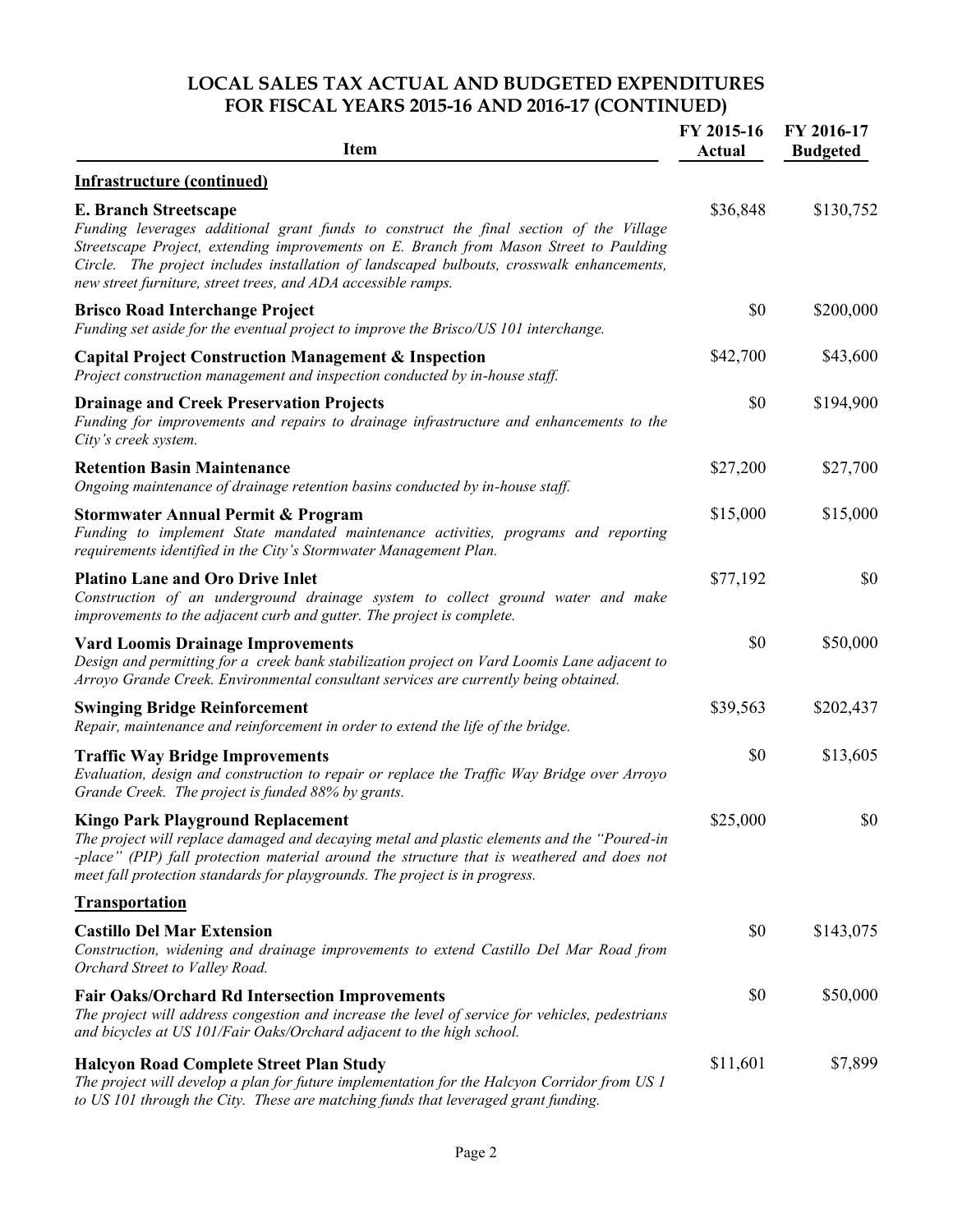#### **LOCAL SALES TAX ACTUAL AND BUDGETED EXPENDITURES FOR FISCAL YEARS 2015-16 AND 2016-17 (CONTINUED)**

| <b>Item</b>                                                                                                                                                                                                                                                                                          | FY 2015-16<br>Actual | FY 2016-17<br><b>Budgeted</b> |
|------------------------------------------------------------------------------------------------------------------------------------------------------------------------------------------------------------------------------------------------------------------------------------------------------|----------------------|-------------------------------|
| <b>Public Safety</b>                                                                                                                                                                                                                                                                                 |                      |                               |
| <b>Five Cities Fire JPA</b><br>Costs associated with the City's participation in the Five Cities Fire Authority.                                                                                                                                                                                     | \$137,700            | \$140,500                     |
| <b>Fire Aerial Apparatus</b><br>The City's portion of costs for matching funds for a Federal grant to purchase the Five Cities<br>Fire Authority ladder truck and replacement fire engine.                                                                                                           | \$21,164             | \$28,800                      |
| <b>Police Station Upgrade</b><br>Renovation of the building to address space needs for evidence storage, locker rooms, data<br>communications, parking and dispatch services. The project is complete.                                                                                               | \$116,850            | \$0                           |
| <b>Narcotics Task Force</b><br>City's costs for participation in a countywide narcotics enforcement unit.                                                                                                                                                                                            | \$24,000             | \$0                           |
| <b>Senior Police Officer Position</b><br>Replacement of funding for detective position in order to address current workload.                                                                                                                                                                         | \$167,700            | \$0                           |
| <b>City Facilities</b>                                                                                                                                                                                                                                                                               |                      |                               |
| <b>Corporation Yard Upgrade</b><br>Upgrade and expansion of the Corporation Yard facilities, including construction of new<br>locker rooms, offices, painting, roof improvements, building exterior and parking areas. The<br>remainder of costs are to be paid for from the Water and Sewer Funds.  | \$11,953             | \$65,841                      |
| <b>City Hall Relocation</b><br>Annual financing costs for repayment of debt to purchase the City Hall property and building,<br>as well as implementation of a digital scanning system enabling the City to reduce file storage<br>in order to relocate operations within the space of the building. | \$20,000             | \$27,500                      |
| <b>Council Chambers Accessibility Improvements</b><br>Upgrade of the Council Chambers building to provide ADA accessible restrooms, improve the<br>conference room, and upgrade technology for enhanced broadcasting of meetings. The<br>project is complete.                                        | \$18,309             | \$231,691                     |
| <b>Information Technology Improvements</b><br>Projects associated with virtualization of servers, power supply improvements and wireless<br>internet access.                                                                                                                                         | \$24,743             | \$37,707                      |
| <b>Citywide Solar Project</b><br>Funding to investigate the feasibility of installing solar panels at various City facilities.                                                                                                                                                                       | \$0                  | \$3,500                       |
| <b>Electric Vehicle Charging Station</b><br>Provides matching funds for a grant to install a charging station at the Le Point Street<br>parking lot. The project is complete.                                                                                                                        | \$4,663              | \$337                         |
| <b>City Hall Safety and Access Improvements</b><br>Physical changes to City Hall to improve access to public restrooms and increase safety. The<br>restroom entry relocation is complete and a second phase of the project is in design.                                                             | \$17,344             | \$15,156                      |
| <b>Elm Street Community Center Upgrade/Replacement</b><br>Funding set aside for the eventual upgrade or replacement of the Elm Street Community<br>Center.                                                                                                                                           | \$0                  | \$160,000                     |
| <b>Miscellaneous</b>                                                                                                                                                                                                                                                                                 |                      |                               |
| <b>Sales Tax Administration and Mailing of Annual Report</b><br>Costs for sales tax consultant services, auditing services, preparation and mailing of this<br>report.                                                                                                                               | \$3,412              | \$7,500                       |